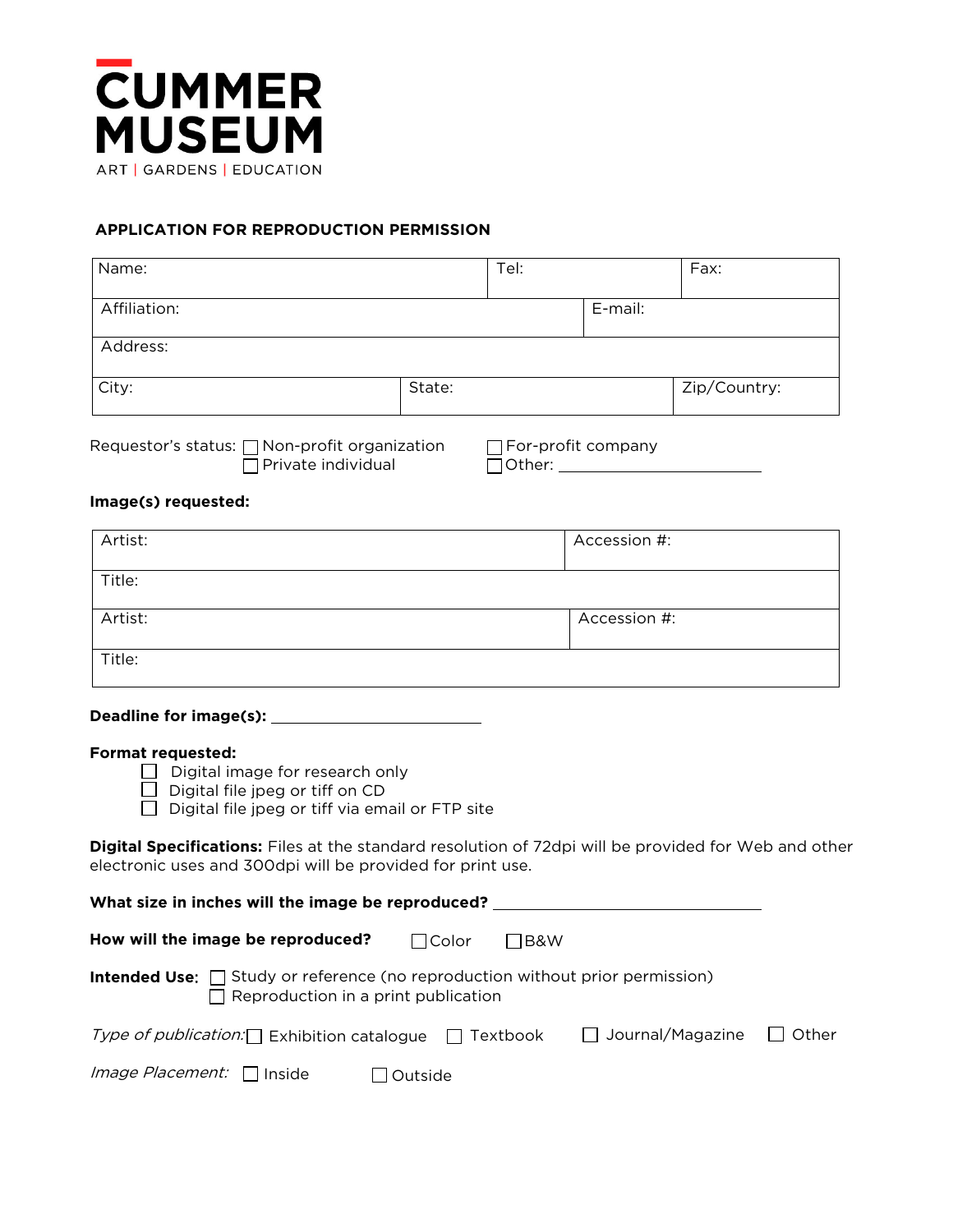Title of book/article/magazine:

Author/editor:

Publisher:

Projected date of publication:

Print Run:

 $\Box$  Reproduction in electronic media or TV/film/video:

Type of production:  $\Box$  Television  $\Box$  Documentary  $\Box$  Dvd/CD-ROM  $\Box$  Website

| Title of production:         |
|------------------------------|
| Producer:                    |
| Projected date of broadcast: |
| URL and dates displayed:     |
| Copies distributed:          |

# For all requests:

| <i>Language:</i> $\Box$ English<br>l Other:                                   |                                |
|-------------------------------------------------------------------------------|--------------------------------|
| <i>Distribution:</i> North America Vorldwide                                  |                                |
| <i>Printing/Production:</i> $\Box$ <sup>1st</sup> edition/Broadcast (5 years) | $\Box$ Reprint/Re-broadcast    |
| $\Box$ Revised Edition/Revised Production                                     | $\Box$ Broadcast in Perpetuity |

Allow 2-3 weeks for processing. Upon receipt and approval of application, an invoice will be sent to you for signature. Please return it with payment. **Prepayment is required**. Image(s) will then be sent to you. Please allow 4-6 weeks after payment for delivery of images. Large and complex order for which new photography is required may take longer.

> Please mail, fax or email your completed request to: Rachel Bradshaw **Registrar** Cummer Museum of Art & Gardens 829 Riverside Avenue Jacksonville, Florida 32204 Fax (904) 353-4101 rbradshaw@cummermuseum.org